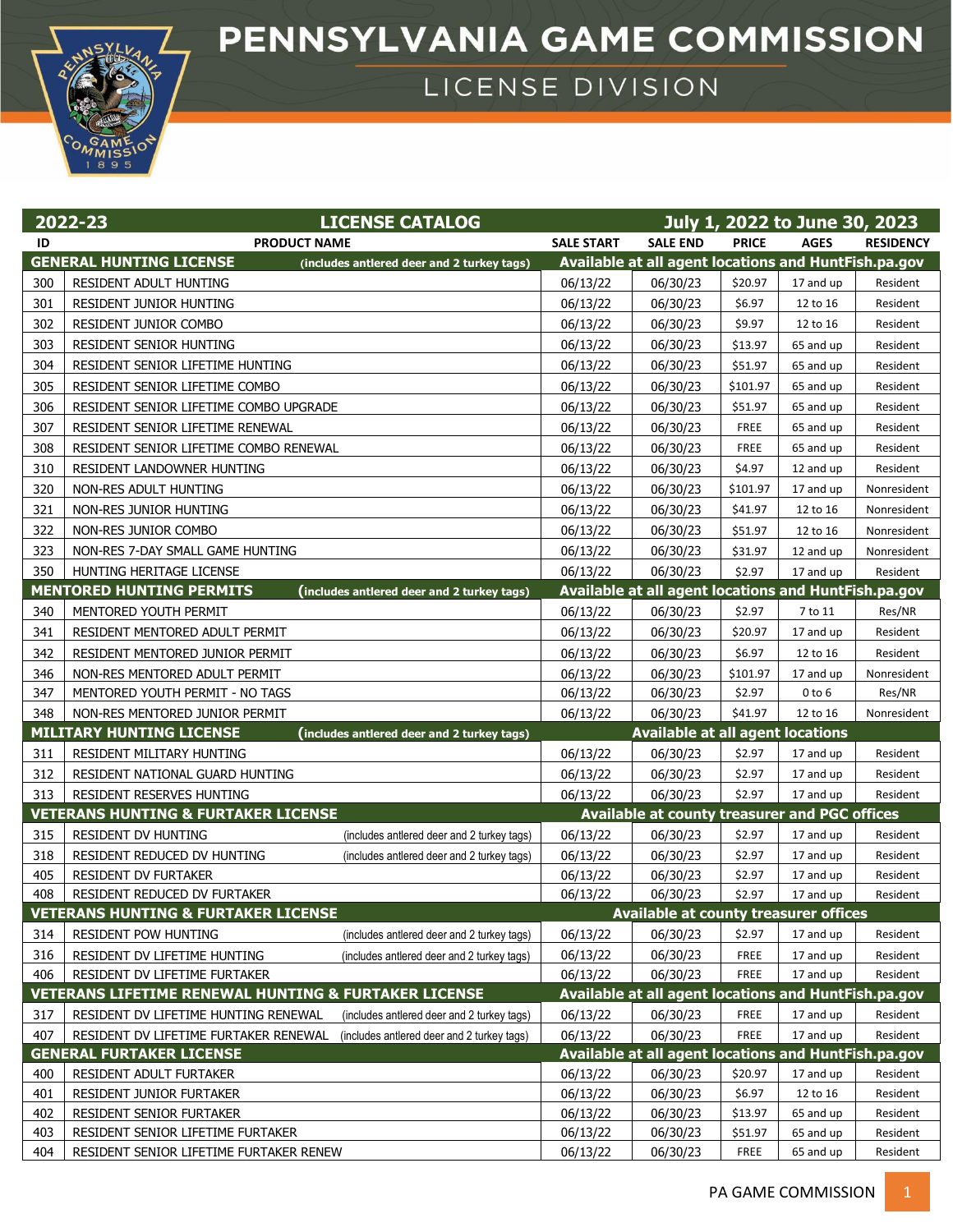| 411<br>06/13/22<br>06/30/23<br>\$41.97<br>NON-RES JUNIOR FURTAKER<br>12 to 16<br>Available at all agent locations and HuntFish.pa.gov<br><b>ADD-ON LICENSE</b><br><b>RESIDENT ARCHERY</b><br>06/13/22<br>01/28/23<br>\$16.97<br>500<br>12 and up<br>Resident<br>501<br>06/13/22<br>RESIDENT MUZZLELOADER<br>01/28/23<br>\$11.97<br>12 and up<br>Resident<br>502<br>\$3.97<br>All Ages<br>Resident<br>RESIDENT MIGRATORY GAME BIRD<br>06/13/22<br>04/21/23<br>503<br><b>RESIDENT BEAR</b><br>06/13/22<br>12/10/22<br>\$16.97<br>Resident<br>(includes bear tag)<br>12 and up<br>504<br>RESIDENT SPECIAL SPRING TURKEY<br>06/13/22<br>\$21.97<br>04/28/23<br>7 and up<br>Resident<br>(includes spring turkey tag)<br>520<br>\$26.97<br><b>NON-RES ARCHERY</b><br>06/13/22<br>01/28/23<br>12 and up<br>Nonresident<br>521<br>NON-RES MUZZLELOADER<br>06/13/22<br>01/28/23<br>\$21.97<br>12 and up<br>Nonresident<br>522<br>NON-RES MIGRATORY GAME BIRD<br>06/13/22<br>04/21/23<br>\$6.97<br>All Ages<br>Nonresident<br>523<br><b>NON-RES BEAR</b><br>06/13/22<br>12/10/22<br>\$36.97<br>12 and up<br>Nonresident<br>(includes bear tag)<br>524<br>NON-RES SPECIAL SPRING TURKEY<br>06/13/22<br>04/28/23<br>\$41.97<br>7 and up<br>(includes spring turkey tag)<br>Available at all PGC locations and HuntFish.pa.gov<br><b>SPECIAL HUNT APPLICATIONS</b><br>700<br>FREE<br>MIDDLE CREEK GOOSE BLIND YOUTH HUNT APPLICATION<br>06/13/22<br>08/30/22<br>12 to 16<br>Res/NR<br>701<br>MIDDLE CREEK GOOSE BLIND DISABLED YOUTH HUNT APPLICATION<br>06/13/22<br>08/30/22<br><b>FREE</b><br>12 to 16<br>Res/NR<br>703<br>MIDDLE CREEK GOOSE BLIND DISABLED HUNT APPLICATION<br>06/13/22<br>08/30/22<br><b>FREE</b><br>Res/NR<br>12 and up<br>704<br><b>FREE</b><br>Res/NR<br>MIDDLE CREEK GOOSE BLIND HUNT APPLICATION<br>06/13/22<br>08/30/22<br>12 and up<br>705<br>06/13/22<br>Res/NR<br>PYMATUNING GOOSE BLIND YOUTH HUNT APPLICATION<br>08/30/22<br><b>FREE</b><br>12 to 16<br>706<br>06/13/22<br>FREE<br>Res/NR<br>PYMATUNING GOOSE BLIND DISABLED YOUTH HUNT APPLICATION<br>08/30/22<br>12 to 16<br>707<br>06/13/22<br>Res/NR<br>PYMATUNING GOOSE BLIND DV HUNT APPLICATION<br>08/30/22<br><b>FREE</b><br>17 and up<br>708<br>Res/NR<br>PYMATUNING GOOSE BLIND DISABLED HUNT APPLICATION<br>06/13/22<br>08/30/22<br><b>FREE</b><br>12 and up<br>709<br>Res/NR<br>06/13/22<br><b>FREE</b><br>12 and up<br>PYMATUNING GOOSE BLIND HUNT APPLICATION<br>08/30/22<br>730<br>Res/NR<br>PYMATUNING DEER HUNT APPLICATION<br>06/13/22<br>08/30/22<br><b>FREE</b><br>12 and up<br>731<br>06/13/22<br>03/25/23<br>Res/NR<br>PYMATUNING TURKEY YOUTH HUNT APPLICATION<br><b>FREE</b><br>12 to 16<br>732<br>Res/NR<br>MIDDLE CREEK DOVE HUNT APPLICATION<br>No Draw this license year<br><b>FREE</b><br>12 and up<br>733<br>Res/NR<br>MIDDLE CREEK ARCHERY DEER HUNT APPLICATION<br>06/13/22<br>08/30/22<br><b>FREE</b><br>12 and up<br>734<br>MIDDLE CREEK SQUIRREL MENTORED ADULT HUNT APPLICATION<br>06/13/22<br>07/29/22<br><b>FREE</b><br>Res/NR<br>17 and up<br>735<br><b>FREE</b><br>Res/NR<br>MIDDLE CREEK ARCHERY DEER MENTORED ADULT HUNT APPLICATION<br>No Draw this license year<br>17 and up<br>736<br>10/28/22<br>FREE<br>Res/NR<br>MIDDLE CREEK ARCHERY/FLINTLOCK DEER HUNT APPLICATION<br>06/13/22<br>12 and up<br><b>ELK APPLICATIONS</b><br>Available at all agent locations and HuntFish.pa.gov<br>539<br>06/13/22<br>REGULAR ELK APPLICATION<br>07/31/22<br>\$11.97<br>12 and up<br>Res/NR<br>588<br>Res/NR<br>ARCHERY ELK APPLICATION<br>06/13/22<br>07/31/22<br>\$11.97<br>12 and up<br>\$11.97<br>589<br>LATE ELK APPLICATION<br>06/13/22<br>07/31/22<br>12 and up<br>Res/NR<br><b>ELK LICENSE</b><br><b>Available at all PGC locations and HuntFish.pa.gov</b><br>(available to lottery winners only)<br>(includes elk tag)<br>540<br>8/20/22<br>11/05/22<br>RESIDENT ANTLERLED ELK LICENSE - REGULAR<br>\$25.00<br>12 and up<br>Resident<br>RESIDENT ANTLERLESS ELK LICENSE - REGULAR<br>8/20/22<br>11/05/22<br>\$25.00<br>541<br>12 and up<br>Resident<br>8/20/22<br>\$250.00<br>12 and up<br>544<br>NON-RES ANTLERLED ELK LICENSE - REGULAR<br>11/05/22<br>Nonresident<br>545<br>8/20/22<br>NON-RES ANTLERLESS ELK LICENSE - REGULAR<br>11/05/22<br>\$250.00<br>12 and up<br>Nonresident<br>8/20/22<br>590<br>RESIDENT ANTLERED ELK LICENSE - ARCHERY<br>9/24/22<br>\$25.00<br>Resident<br>12 and up<br>591<br>8/20/22<br>9/24/22<br>RESIDENT ANTLERLESS ELK LICENSE - ARCHERY<br>\$25.00<br>12 and up<br>Resident<br>592<br>8/20/22<br>\$250.00<br>NON-RES ANTLERLED ELK LICENSE - ARCHERY<br>9/24/22<br>12 and up<br>Nonresident<br>593<br>NON-RES ANTLERLESS ELK LICENSE - ARCHERY<br>8/20/22<br>9/24/22<br>\$250.00<br>12 and up<br>Nonresident<br>8/20/22<br>\$25.00<br>594<br>RESIDENT ANTLERED ELK LICENSE - LATE<br>01/07/23<br>12 and up<br>Resident<br>595<br>01/07/23<br>RESIDENT ANTLERLESS ELK LICENSE - LATE<br>8/20/22<br>\$25.00<br>12 and up<br>Resident<br>596<br>8/20/22<br>01/07/23<br>\$250.00<br>NON-RES ANTLERLED ELK LICENSE - LATE<br>12 and up<br>Nonresident<br>\$250.00<br>12 and up<br>597<br>8/20/22<br>01/07/23<br>Nonresident<br>NON-RES ANTLERLESS ELK LICENSE - LATE<br>Available at all agent locations and HuntFish.pa.gov<br><b>ADD-ON PERMITS</b><br>06/13/22<br>12/16/22<br>\$6.97<br>548<br>12 and up<br>Res/NR<br><b>BOBCAT PERMIT</b><br>(includes bobcat tag)<br>549<br>06/13/22<br>12/16/22<br>\$6.97<br>Res/NR<br><b>FISHER PERMIT</b><br>12 and up<br>(includes fisher tag)<br>Res/NR<br>550<br>RIVER OTTER PERMIT<br>06/13/22<br>02/10/23<br>\$6.97<br>(includes otter tag)<br>12 and up<br>551<br>FEDERAL DUCK STAMP<br>06/24/22<br>04/21/23<br>\$28.97<br>Res/NR<br>All Ages<br>552<br>ADULT PHEASANT HUNTING PERMIT<br>06/13/22<br>02/28/23<br>\$26.97<br>Res/NR<br>17 and up<br>553<br>JUNIOR PHEASANT HUNTING PERMIT<br>06/13/22<br>02/28/23<br><b>FREE</b><br>0 to 16<br>Res/NR<br>\$1.97<br>554<br>SNOW GOOSE PERMIT<br>06/13/22<br>04/21/23<br>12 and up<br>Res/NR<br><b>ANTLERLESS DEER</b><br><b>Available at county treasurer offices</b><br>(includes deer tag)<br>07/11/22<br>RESIDENT ANTLERLESS DEER<br>01/28/23<br>\$6.97<br>600<br>7 and up<br>Resident | 410 | NON-RES ADULT FURTAKER | 06/13/22 | 06/30/23 | \$81.97 | 17 and up | Nonresident |
|--------------------------------------------------------------------------------------------------------------------------------------------------------------------------------------------------------------------------------------------------------------------------------------------------------------------------------------------------------------------------------------------------------------------------------------------------------------------------------------------------------------------------------------------------------------------------------------------------------------------------------------------------------------------------------------------------------------------------------------------------------------------------------------------------------------------------------------------------------------------------------------------------------------------------------------------------------------------------------------------------------------------------------------------------------------------------------------------------------------------------------------------------------------------------------------------------------------------------------------------------------------------------------------------------------------------------------------------------------------------------------------------------------------------------------------------------------------------------------------------------------------------------------------------------------------------------------------------------------------------------------------------------------------------------------------------------------------------------------------------------------------------------------------------------------------------------------------------------------------------------------------------------------------------------------------------------------------------------------------------------------------------------------------------------------------------------------------------------------------------------------------------------------------------------------------------------------------------------------------------------------------------------------------------------------------------------------------------------------------------------------------------------------------------------------------------------------------------------------------------------------------------------------------------------------------------------------------------------------------------------------------------------------------------------------------------------------------------------------------------------------------------------------------------------------------------------------------------------------------------------------------------------------------------------------------------------------------------------------------------------------------------------------------------------------------------------------------------------------------------------------------------------------------------------------------------------------------------------------------------------------------------------------------------------------------------------------------------------------------------------------------------------------------------------------------------------------------------------------------------------------------------------------------------------------------------------------------------------------------------------------------------------------------------------------------------------------------------------------------------------------------------------------------------------------------------------------------------------------------------------------------------------------------------------------------------------------------------------------------------------------------------------------------------------------------------------------------------------------------------------------------------------------------------------------------------------------------------------------------------------------------------------------------------------------------------------------------------------------------------------------------------------------------------------------------------------------------------------------------------------------------------------------------------------------------------------------------------------------------------------------------------------------------------------------------------------------------------------------------------------------------------------------------------------------------------------------------------------------------------------------------------------------------------------------------------------------------------------------------------------------------------------------------------------------------------------------------------------------------------------------------------------------------------------------------------------------------------------------------------------------------------------------------------------------------------------------------------------------------------------------------------------------------------------------------------------------------------------------------------------------------------------------------------------------------------------------------------------------------------------------------------------------------------------------------------------------------------------------------------------------------------------------------------------------------------------------------------------------------------------------------------------------------------------------------------------------------------------------------------------------------------------------------------------------------------------------------------------------------------------------------------------------------------------------------------------------------------------------------|-----|------------------------|----------|----------|---------|-----------|-------------|
|                                                                                                                                                                                                                                                                                                                                                                                                                                                                                                                                                                                                                                                                                                                                                                                                                                                                                                                                                                                                                                                                                                                                                                                                                                                                                                                                                                                                                                                                                                                                                                                                                                                                                                                                                                                                                                                                                                                                                                                                                                                                                                                                                                                                                                                                                                                                                                                                                                                                                                                                                                                                                                                                                                                                                                                                                                                                                                                                                                                                                                                                                                                                                                                                                                                                                                                                                                                                                                                                                                                                                                                                                                                                                                                                                                                                                                                                                                                                                                                                                                                                                                                                                                                                                                                                                                                                                                                                                                                                                                                                                                                                                                                                                                                                                                                                                                                                                                                                                                                                                                                                                                                                                                                                                                                                                                                                                                                                                                                                                                                                                                                                                                                                                                                                                                                                                                                                                                                                                                                                                                                                                                                                                                                                                                      |     |                        |          |          |         |           | Nonresident |
|                                                                                                                                                                                                                                                                                                                                                                                                                                                                                                                                                                                                                                                                                                                                                                                                                                                                                                                                                                                                                                                                                                                                                                                                                                                                                                                                                                                                                                                                                                                                                                                                                                                                                                                                                                                                                                                                                                                                                                                                                                                                                                                                                                                                                                                                                                                                                                                                                                                                                                                                                                                                                                                                                                                                                                                                                                                                                                                                                                                                                                                                                                                                                                                                                                                                                                                                                                                                                                                                                                                                                                                                                                                                                                                                                                                                                                                                                                                                                                                                                                                                                                                                                                                                                                                                                                                                                                                                                                                                                                                                                                                                                                                                                                                                                                                                                                                                                                                                                                                                                                                                                                                                                                                                                                                                                                                                                                                                                                                                                                                                                                                                                                                                                                                                                                                                                                                                                                                                                                                                                                                                                                                                                                                                                                      |     |                        |          |          |         |           |             |
|                                                                                                                                                                                                                                                                                                                                                                                                                                                                                                                                                                                                                                                                                                                                                                                                                                                                                                                                                                                                                                                                                                                                                                                                                                                                                                                                                                                                                                                                                                                                                                                                                                                                                                                                                                                                                                                                                                                                                                                                                                                                                                                                                                                                                                                                                                                                                                                                                                                                                                                                                                                                                                                                                                                                                                                                                                                                                                                                                                                                                                                                                                                                                                                                                                                                                                                                                                                                                                                                                                                                                                                                                                                                                                                                                                                                                                                                                                                                                                                                                                                                                                                                                                                                                                                                                                                                                                                                                                                                                                                                                                                                                                                                                                                                                                                                                                                                                                                                                                                                                                                                                                                                                                                                                                                                                                                                                                                                                                                                                                                                                                                                                                                                                                                                                                                                                                                                                                                                                                                                                                                                                                                                                                                                                                      |     |                        |          |          |         |           |             |
|                                                                                                                                                                                                                                                                                                                                                                                                                                                                                                                                                                                                                                                                                                                                                                                                                                                                                                                                                                                                                                                                                                                                                                                                                                                                                                                                                                                                                                                                                                                                                                                                                                                                                                                                                                                                                                                                                                                                                                                                                                                                                                                                                                                                                                                                                                                                                                                                                                                                                                                                                                                                                                                                                                                                                                                                                                                                                                                                                                                                                                                                                                                                                                                                                                                                                                                                                                                                                                                                                                                                                                                                                                                                                                                                                                                                                                                                                                                                                                                                                                                                                                                                                                                                                                                                                                                                                                                                                                                                                                                                                                                                                                                                                                                                                                                                                                                                                                                                                                                                                                                                                                                                                                                                                                                                                                                                                                                                                                                                                                                                                                                                                                                                                                                                                                                                                                                                                                                                                                                                                                                                                                                                                                                                                                      |     |                        |          |          |         |           |             |
|                                                                                                                                                                                                                                                                                                                                                                                                                                                                                                                                                                                                                                                                                                                                                                                                                                                                                                                                                                                                                                                                                                                                                                                                                                                                                                                                                                                                                                                                                                                                                                                                                                                                                                                                                                                                                                                                                                                                                                                                                                                                                                                                                                                                                                                                                                                                                                                                                                                                                                                                                                                                                                                                                                                                                                                                                                                                                                                                                                                                                                                                                                                                                                                                                                                                                                                                                                                                                                                                                                                                                                                                                                                                                                                                                                                                                                                                                                                                                                                                                                                                                                                                                                                                                                                                                                                                                                                                                                                                                                                                                                                                                                                                                                                                                                                                                                                                                                                                                                                                                                                                                                                                                                                                                                                                                                                                                                                                                                                                                                                                                                                                                                                                                                                                                                                                                                                                                                                                                                                                                                                                                                                                                                                                                                      |     |                        |          |          |         |           |             |
|                                                                                                                                                                                                                                                                                                                                                                                                                                                                                                                                                                                                                                                                                                                                                                                                                                                                                                                                                                                                                                                                                                                                                                                                                                                                                                                                                                                                                                                                                                                                                                                                                                                                                                                                                                                                                                                                                                                                                                                                                                                                                                                                                                                                                                                                                                                                                                                                                                                                                                                                                                                                                                                                                                                                                                                                                                                                                                                                                                                                                                                                                                                                                                                                                                                                                                                                                                                                                                                                                                                                                                                                                                                                                                                                                                                                                                                                                                                                                                                                                                                                                                                                                                                                                                                                                                                                                                                                                                                                                                                                                                                                                                                                                                                                                                                                                                                                                                                                                                                                                                                                                                                                                                                                                                                                                                                                                                                                                                                                                                                                                                                                                                                                                                                                                                                                                                                                                                                                                                                                                                                                                                                                                                                                                                      |     |                        |          |          |         |           |             |
|                                                                                                                                                                                                                                                                                                                                                                                                                                                                                                                                                                                                                                                                                                                                                                                                                                                                                                                                                                                                                                                                                                                                                                                                                                                                                                                                                                                                                                                                                                                                                                                                                                                                                                                                                                                                                                                                                                                                                                                                                                                                                                                                                                                                                                                                                                                                                                                                                                                                                                                                                                                                                                                                                                                                                                                                                                                                                                                                                                                                                                                                                                                                                                                                                                                                                                                                                                                                                                                                                                                                                                                                                                                                                                                                                                                                                                                                                                                                                                                                                                                                                                                                                                                                                                                                                                                                                                                                                                                                                                                                                                                                                                                                                                                                                                                                                                                                                                                                                                                                                                                                                                                                                                                                                                                                                                                                                                                                                                                                                                                                                                                                                                                                                                                                                                                                                                                                                                                                                                                                                                                                                                                                                                                                                                      |     |                        |          |          |         |           |             |
|                                                                                                                                                                                                                                                                                                                                                                                                                                                                                                                                                                                                                                                                                                                                                                                                                                                                                                                                                                                                                                                                                                                                                                                                                                                                                                                                                                                                                                                                                                                                                                                                                                                                                                                                                                                                                                                                                                                                                                                                                                                                                                                                                                                                                                                                                                                                                                                                                                                                                                                                                                                                                                                                                                                                                                                                                                                                                                                                                                                                                                                                                                                                                                                                                                                                                                                                                                                                                                                                                                                                                                                                                                                                                                                                                                                                                                                                                                                                                                                                                                                                                                                                                                                                                                                                                                                                                                                                                                                                                                                                                                                                                                                                                                                                                                                                                                                                                                                                                                                                                                                                                                                                                                                                                                                                                                                                                                                                                                                                                                                                                                                                                                                                                                                                                                                                                                                                                                                                                                                                                                                                                                                                                                                                                                      |     |                        |          |          |         |           |             |
|                                                                                                                                                                                                                                                                                                                                                                                                                                                                                                                                                                                                                                                                                                                                                                                                                                                                                                                                                                                                                                                                                                                                                                                                                                                                                                                                                                                                                                                                                                                                                                                                                                                                                                                                                                                                                                                                                                                                                                                                                                                                                                                                                                                                                                                                                                                                                                                                                                                                                                                                                                                                                                                                                                                                                                                                                                                                                                                                                                                                                                                                                                                                                                                                                                                                                                                                                                                                                                                                                                                                                                                                                                                                                                                                                                                                                                                                                                                                                                                                                                                                                                                                                                                                                                                                                                                                                                                                                                                                                                                                                                                                                                                                                                                                                                                                                                                                                                                                                                                                                                                                                                                                                                                                                                                                                                                                                                                                                                                                                                                                                                                                                                                                                                                                                                                                                                                                                                                                                                                                                                                                                                                                                                                                                                      |     |                        |          |          |         |           |             |
|                                                                                                                                                                                                                                                                                                                                                                                                                                                                                                                                                                                                                                                                                                                                                                                                                                                                                                                                                                                                                                                                                                                                                                                                                                                                                                                                                                                                                                                                                                                                                                                                                                                                                                                                                                                                                                                                                                                                                                                                                                                                                                                                                                                                                                                                                                                                                                                                                                                                                                                                                                                                                                                                                                                                                                                                                                                                                                                                                                                                                                                                                                                                                                                                                                                                                                                                                                                                                                                                                                                                                                                                                                                                                                                                                                                                                                                                                                                                                                                                                                                                                                                                                                                                                                                                                                                                                                                                                                                                                                                                                                                                                                                                                                                                                                                                                                                                                                                                                                                                                                                                                                                                                                                                                                                                                                                                                                                                                                                                                                                                                                                                                                                                                                                                                                                                                                                                                                                                                                                                                                                                                                                                                                                                                                      |     |                        |          |          |         |           |             |
|                                                                                                                                                                                                                                                                                                                                                                                                                                                                                                                                                                                                                                                                                                                                                                                                                                                                                                                                                                                                                                                                                                                                                                                                                                                                                                                                                                                                                                                                                                                                                                                                                                                                                                                                                                                                                                                                                                                                                                                                                                                                                                                                                                                                                                                                                                                                                                                                                                                                                                                                                                                                                                                                                                                                                                                                                                                                                                                                                                                                                                                                                                                                                                                                                                                                                                                                                                                                                                                                                                                                                                                                                                                                                                                                                                                                                                                                                                                                                                                                                                                                                                                                                                                                                                                                                                                                                                                                                                                                                                                                                                                                                                                                                                                                                                                                                                                                                                                                                                                                                                                                                                                                                                                                                                                                                                                                                                                                                                                                                                                                                                                                                                                                                                                                                                                                                                                                                                                                                                                                                                                                                                                                                                                                                                      |     |                        |          |          |         |           |             |
|                                                                                                                                                                                                                                                                                                                                                                                                                                                                                                                                                                                                                                                                                                                                                                                                                                                                                                                                                                                                                                                                                                                                                                                                                                                                                                                                                                                                                                                                                                                                                                                                                                                                                                                                                                                                                                                                                                                                                                                                                                                                                                                                                                                                                                                                                                                                                                                                                                                                                                                                                                                                                                                                                                                                                                                                                                                                                                                                                                                                                                                                                                                                                                                                                                                                                                                                                                                                                                                                                                                                                                                                                                                                                                                                                                                                                                                                                                                                                                                                                                                                                                                                                                                                                                                                                                                                                                                                                                                                                                                                                                                                                                                                                                                                                                                                                                                                                                                                                                                                                                                                                                                                                                                                                                                                                                                                                                                                                                                                                                                                                                                                                                                                                                                                                                                                                                                                                                                                                                                                                                                                                                                                                                                                                                      |     |                        |          |          |         |           | Nonresident |
|                                                                                                                                                                                                                                                                                                                                                                                                                                                                                                                                                                                                                                                                                                                                                                                                                                                                                                                                                                                                                                                                                                                                                                                                                                                                                                                                                                                                                                                                                                                                                                                                                                                                                                                                                                                                                                                                                                                                                                                                                                                                                                                                                                                                                                                                                                                                                                                                                                                                                                                                                                                                                                                                                                                                                                                                                                                                                                                                                                                                                                                                                                                                                                                                                                                                                                                                                                                                                                                                                                                                                                                                                                                                                                                                                                                                                                                                                                                                                                                                                                                                                                                                                                                                                                                                                                                                                                                                                                                                                                                                                                                                                                                                                                                                                                                                                                                                                                                                                                                                                                                                                                                                                                                                                                                                                                                                                                                                                                                                                                                                                                                                                                                                                                                                                                                                                                                                                                                                                                                                                                                                                                                                                                                                                                      |     |                        |          |          |         |           |             |
|                                                                                                                                                                                                                                                                                                                                                                                                                                                                                                                                                                                                                                                                                                                                                                                                                                                                                                                                                                                                                                                                                                                                                                                                                                                                                                                                                                                                                                                                                                                                                                                                                                                                                                                                                                                                                                                                                                                                                                                                                                                                                                                                                                                                                                                                                                                                                                                                                                                                                                                                                                                                                                                                                                                                                                                                                                                                                                                                                                                                                                                                                                                                                                                                                                                                                                                                                                                                                                                                                                                                                                                                                                                                                                                                                                                                                                                                                                                                                                                                                                                                                                                                                                                                                                                                                                                                                                                                                                                                                                                                                                                                                                                                                                                                                                                                                                                                                                                                                                                                                                                                                                                                                                                                                                                                                                                                                                                                                                                                                                                                                                                                                                                                                                                                                                                                                                                                                                                                                                                                                                                                                                                                                                                                                                      |     |                        |          |          |         |           |             |
|                                                                                                                                                                                                                                                                                                                                                                                                                                                                                                                                                                                                                                                                                                                                                                                                                                                                                                                                                                                                                                                                                                                                                                                                                                                                                                                                                                                                                                                                                                                                                                                                                                                                                                                                                                                                                                                                                                                                                                                                                                                                                                                                                                                                                                                                                                                                                                                                                                                                                                                                                                                                                                                                                                                                                                                                                                                                                                                                                                                                                                                                                                                                                                                                                                                                                                                                                                                                                                                                                                                                                                                                                                                                                                                                                                                                                                                                                                                                                                                                                                                                                                                                                                                                                                                                                                                                                                                                                                                                                                                                                                                                                                                                                                                                                                                                                                                                                                                                                                                                                                                                                                                                                                                                                                                                                                                                                                                                                                                                                                                                                                                                                                                                                                                                                                                                                                                                                                                                                                                                                                                                                                                                                                                                                                      |     |                        |          |          |         |           |             |
|                                                                                                                                                                                                                                                                                                                                                                                                                                                                                                                                                                                                                                                                                                                                                                                                                                                                                                                                                                                                                                                                                                                                                                                                                                                                                                                                                                                                                                                                                                                                                                                                                                                                                                                                                                                                                                                                                                                                                                                                                                                                                                                                                                                                                                                                                                                                                                                                                                                                                                                                                                                                                                                                                                                                                                                                                                                                                                                                                                                                                                                                                                                                                                                                                                                                                                                                                                                                                                                                                                                                                                                                                                                                                                                                                                                                                                                                                                                                                                                                                                                                                                                                                                                                                                                                                                                                                                                                                                                                                                                                                                                                                                                                                                                                                                                                                                                                                                                                                                                                                                                                                                                                                                                                                                                                                                                                                                                                                                                                                                                                                                                                                                                                                                                                                                                                                                                                                                                                                                                                                                                                                                                                                                                                                                      |     |                        |          |          |         |           |             |
|                                                                                                                                                                                                                                                                                                                                                                                                                                                                                                                                                                                                                                                                                                                                                                                                                                                                                                                                                                                                                                                                                                                                                                                                                                                                                                                                                                                                                                                                                                                                                                                                                                                                                                                                                                                                                                                                                                                                                                                                                                                                                                                                                                                                                                                                                                                                                                                                                                                                                                                                                                                                                                                                                                                                                                                                                                                                                                                                                                                                                                                                                                                                                                                                                                                                                                                                                                                                                                                                                                                                                                                                                                                                                                                                                                                                                                                                                                                                                                                                                                                                                                                                                                                                                                                                                                                                                                                                                                                                                                                                                                                                                                                                                                                                                                                                                                                                                                                                                                                                                                                                                                                                                                                                                                                                                                                                                                                                                                                                                                                                                                                                                                                                                                                                                                                                                                                                                                                                                                                                                                                                                                                                                                                                                                      |     |                        |          |          |         |           |             |
|                                                                                                                                                                                                                                                                                                                                                                                                                                                                                                                                                                                                                                                                                                                                                                                                                                                                                                                                                                                                                                                                                                                                                                                                                                                                                                                                                                                                                                                                                                                                                                                                                                                                                                                                                                                                                                                                                                                                                                                                                                                                                                                                                                                                                                                                                                                                                                                                                                                                                                                                                                                                                                                                                                                                                                                                                                                                                                                                                                                                                                                                                                                                                                                                                                                                                                                                                                                                                                                                                                                                                                                                                                                                                                                                                                                                                                                                                                                                                                                                                                                                                                                                                                                                                                                                                                                                                                                                                                                                                                                                                                                                                                                                                                                                                                                                                                                                                                                                                                                                                                                                                                                                                                                                                                                                                                                                                                                                                                                                                                                                                                                                                                                                                                                                                                                                                                                                                                                                                                                                                                                                                                                                                                                                                                      |     |                        |          |          |         |           |             |
|                                                                                                                                                                                                                                                                                                                                                                                                                                                                                                                                                                                                                                                                                                                                                                                                                                                                                                                                                                                                                                                                                                                                                                                                                                                                                                                                                                                                                                                                                                                                                                                                                                                                                                                                                                                                                                                                                                                                                                                                                                                                                                                                                                                                                                                                                                                                                                                                                                                                                                                                                                                                                                                                                                                                                                                                                                                                                                                                                                                                                                                                                                                                                                                                                                                                                                                                                                                                                                                                                                                                                                                                                                                                                                                                                                                                                                                                                                                                                                                                                                                                                                                                                                                                                                                                                                                                                                                                                                                                                                                                                                                                                                                                                                                                                                                                                                                                                                                                                                                                                                                                                                                                                                                                                                                                                                                                                                                                                                                                                                                                                                                                                                                                                                                                                                                                                                                                                                                                                                                                                                                                                                                                                                                                                                      |     |                        |          |          |         |           |             |
|                                                                                                                                                                                                                                                                                                                                                                                                                                                                                                                                                                                                                                                                                                                                                                                                                                                                                                                                                                                                                                                                                                                                                                                                                                                                                                                                                                                                                                                                                                                                                                                                                                                                                                                                                                                                                                                                                                                                                                                                                                                                                                                                                                                                                                                                                                                                                                                                                                                                                                                                                                                                                                                                                                                                                                                                                                                                                                                                                                                                                                                                                                                                                                                                                                                                                                                                                                                                                                                                                                                                                                                                                                                                                                                                                                                                                                                                                                                                                                                                                                                                                                                                                                                                                                                                                                                                                                                                                                                                                                                                                                                                                                                                                                                                                                                                                                                                                                                                                                                                                                                                                                                                                                                                                                                                                                                                                                                                                                                                                                                                                                                                                                                                                                                                                                                                                                                                                                                                                                                                                                                                                                                                                                                                                                      |     |                        |          |          |         |           |             |
|                                                                                                                                                                                                                                                                                                                                                                                                                                                                                                                                                                                                                                                                                                                                                                                                                                                                                                                                                                                                                                                                                                                                                                                                                                                                                                                                                                                                                                                                                                                                                                                                                                                                                                                                                                                                                                                                                                                                                                                                                                                                                                                                                                                                                                                                                                                                                                                                                                                                                                                                                                                                                                                                                                                                                                                                                                                                                                                                                                                                                                                                                                                                                                                                                                                                                                                                                                                                                                                                                                                                                                                                                                                                                                                                                                                                                                                                                                                                                                                                                                                                                                                                                                                                                                                                                                                                                                                                                                                                                                                                                                                                                                                                                                                                                                                                                                                                                                                                                                                                                                                                                                                                                                                                                                                                                                                                                                                                                                                                                                                                                                                                                                                                                                                                                                                                                                                                                                                                                                                                                                                                                                                                                                                                                                      |     |                        |          |          |         |           |             |
|                                                                                                                                                                                                                                                                                                                                                                                                                                                                                                                                                                                                                                                                                                                                                                                                                                                                                                                                                                                                                                                                                                                                                                                                                                                                                                                                                                                                                                                                                                                                                                                                                                                                                                                                                                                                                                                                                                                                                                                                                                                                                                                                                                                                                                                                                                                                                                                                                                                                                                                                                                                                                                                                                                                                                                                                                                                                                                                                                                                                                                                                                                                                                                                                                                                                                                                                                                                                                                                                                                                                                                                                                                                                                                                                                                                                                                                                                                                                                                                                                                                                                                                                                                                                                                                                                                                                                                                                                                                                                                                                                                                                                                                                                                                                                                                                                                                                                                                                                                                                                                                                                                                                                                                                                                                                                                                                                                                                                                                                                                                                                                                                                                                                                                                                                                                                                                                                                                                                                                                                                                                                                                                                                                                                                                      |     |                        |          |          |         |           |             |
|                                                                                                                                                                                                                                                                                                                                                                                                                                                                                                                                                                                                                                                                                                                                                                                                                                                                                                                                                                                                                                                                                                                                                                                                                                                                                                                                                                                                                                                                                                                                                                                                                                                                                                                                                                                                                                                                                                                                                                                                                                                                                                                                                                                                                                                                                                                                                                                                                                                                                                                                                                                                                                                                                                                                                                                                                                                                                                                                                                                                                                                                                                                                                                                                                                                                                                                                                                                                                                                                                                                                                                                                                                                                                                                                                                                                                                                                                                                                                                                                                                                                                                                                                                                                                                                                                                                                                                                                                                                                                                                                                                                                                                                                                                                                                                                                                                                                                                                                                                                                                                                                                                                                                                                                                                                                                                                                                                                                                                                                                                                                                                                                                                                                                                                                                                                                                                                                                                                                                                                                                                                                                                                                                                                                                                      |     |                        |          |          |         |           |             |
|                                                                                                                                                                                                                                                                                                                                                                                                                                                                                                                                                                                                                                                                                                                                                                                                                                                                                                                                                                                                                                                                                                                                                                                                                                                                                                                                                                                                                                                                                                                                                                                                                                                                                                                                                                                                                                                                                                                                                                                                                                                                                                                                                                                                                                                                                                                                                                                                                                                                                                                                                                                                                                                                                                                                                                                                                                                                                                                                                                                                                                                                                                                                                                                                                                                                                                                                                                                                                                                                                                                                                                                                                                                                                                                                                                                                                                                                                                                                                                                                                                                                                                                                                                                                                                                                                                                                                                                                                                                                                                                                                                                                                                                                                                                                                                                                                                                                                                                                                                                                                                                                                                                                                                                                                                                                                                                                                                                                                                                                                                                                                                                                                                                                                                                                                                                                                                                                                                                                                                                                                                                                                                                                                                                                                                      |     |                        |          |          |         |           |             |
|                                                                                                                                                                                                                                                                                                                                                                                                                                                                                                                                                                                                                                                                                                                                                                                                                                                                                                                                                                                                                                                                                                                                                                                                                                                                                                                                                                                                                                                                                                                                                                                                                                                                                                                                                                                                                                                                                                                                                                                                                                                                                                                                                                                                                                                                                                                                                                                                                                                                                                                                                                                                                                                                                                                                                                                                                                                                                                                                                                                                                                                                                                                                                                                                                                                                                                                                                                                                                                                                                                                                                                                                                                                                                                                                                                                                                                                                                                                                                                                                                                                                                                                                                                                                                                                                                                                                                                                                                                                                                                                                                                                                                                                                                                                                                                                                                                                                                                                                                                                                                                                                                                                                                                                                                                                                                                                                                                                                                                                                                                                                                                                                                                                                                                                                                                                                                                                                                                                                                                                                                                                                                                                                                                                                                                      |     |                        |          |          |         |           |             |
|                                                                                                                                                                                                                                                                                                                                                                                                                                                                                                                                                                                                                                                                                                                                                                                                                                                                                                                                                                                                                                                                                                                                                                                                                                                                                                                                                                                                                                                                                                                                                                                                                                                                                                                                                                                                                                                                                                                                                                                                                                                                                                                                                                                                                                                                                                                                                                                                                                                                                                                                                                                                                                                                                                                                                                                                                                                                                                                                                                                                                                                                                                                                                                                                                                                                                                                                                                                                                                                                                                                                                                                                                                                                                                                                                                                                                                                                                                                                                                                                                                                                                                                                                                                                                                                                                                                                                                                                                                                                                                                                                                                                                                                                                                                                                                                                                                                                                                                                                                                                                                                                                                                                                                                                                                                                                                                                                                                                                                                                                                                                                                                                                                                                                                                                                                                                                                                                                                                                                                                                                                                                                                                                                                                                                                      |     |                        |          |          |         |           |             |
|                                                                                                                                                                                                                                                                                                                                                                                                                                                                                                                                                                                                                                                                                                                                                                                                                                                                                                                                                                                                                                                                                                                                                                                                                                                                                                                                                                                                                                                                                                                                                                                                                                                                                                                                                                                                                                                                                                                                                                                                                                                                                                                                                                                                                                                                                                                                                                                                                                                                                                                                                                                                                                                                                                                                                                                                                                                                                                                                                                                                                                                                                                                                                                                                                                                                                                                                                                                                                                                                                                                                                                                                                                                                                                                                                                                                                                                                                                                                                                                                                                                                                                                                                                                                                                                                                                                                                                                                                                                                                                                                                                                                                                                                                                                                                                                                                                                                                                                                                                                                                                                                                                                                                                                                                                                                                                                                                                                                                                                                                                                                                                                                                                                                                                                                                                                                                                                                                                                                                                                                                                                                                                                                                                                                                                      |     |                        |          |          |         |           |             |
|                                                                                                                                                                                                                                                                                                                                                                                                                                                                                                                                                                                                                                                                                                                                                                                                                                                                                                                                                                                                                                                                                                                                                                                                                                                                                                                                                                                                                                                                                                                                                                                                                                                                                                                                                                                                                                                                                                                                                                                                                                                                                                                                                                                                                                                                                                                                                                                                                                                                                                                                                                                                                                                                                                                                                                                                                                                                                                                                                                                                                                                                                                                                                                                                                                                                                                                                                                                                                                                                                                                                                                                                                                                                                                                                                                                                                                                                                                                                                                                                                                                                                                                                                                                                                                                                                                                                                                                                                                                                                                                                                                                                                                                                                                                                                                                                                                                                                                                                                                                                                                                                                                                                                                                                                                                                                                                                                                                                                                                                                                                                                                                                                                                                                                                                                                                                                                                                                                                                                                                                                                                                                                                                                                                                                                      |     |                        |          |          |         |           |             |
|                                                                                                                                                                                                                                                                                                                                                                                                                                                                                                                                                                                                                                                                                                                                                                                                                                                                                                                                                                                                                                                                                                                                                                                                                                                                                                                                                                                                                                                                                                                                                                                                                                                                                                                                                                                                                                                                                                                                                                                                                                                                                                                                                                                                                                                                                                                                                                                                                                                                                                                                                                                                                                                                                                                                                                                                                                                                                                                                                                                                                                                                                                                                                                                                                                                                                                                                                                                                                                                                                                                                                                                                                                                                                                                                                                                                                                                                                                                                                                                                                                                                                                                                                                                                                                                                                                                                                                                                                                                                                                                                                                                                                                                                                                                                                                                                                                                                                                                                                                                                                                                                                                                                                                                                                                                                                                                                                                                                                                                                                                                                                                                                                                                                                                                                                                                                                                                                                                                                                                                                                                                                                                                                                                                                                                      |     |                        |          |          |         |           |             |
|                                                                                                                                                                                                                                                                                                                                                                                                                                                                                                                                                                                                                                                                                                                                                                                                                                                                                                                                                                                                                                                                                                                                                                                                                                                                                                                                                                                                                                                                                                                                                                                                                                                                                                                                                                                                                                                                                                                                                                                                                                                                                                                                                                                                                                                                                                                                                                                                                                                                                                                                                                                                                                                                                                                                                                                                                                                                                                                                                                                                                                                                                                                                                                                                                                                                                                                                                                                                                                                                                                                                                                                                                                                                                                                                                                                                                                                                                                                                                                                                                                                                                                                                                                                                                                                                                                                                                                                                                                                                                                                                                                                                                                                                                                                                                                                                                                                                                                                                                                                                                                                                                                                                                                                                                                                                                                                                                                                                                                                                                                                                                                                                                                                                                                                                                                                                                                                                                                                                                                                                                                                                                                                                                                                                                                      |     |                        |          |          |         |           |             |
|                                                                                                                                                                                                                                                                                                                                                                                                                                                                                                                                                                                                                                                                                                                                                                                                                                                                                                                                                                                                                                                                                                                                                                                                                                                                                                                                                                                                                                                                                                                                                                                                                                                                                                                                                                                                                                                                                                                                                                                                                                                                                                                                                                                                                                                                                                                                                                                                                                                                                                                                                                                                                                                                                                                                                                                                                                                                                                                                                                                                                                                                                                                                                                                                                                                                                                                                                                                                                                                                                                                                                                                                                                                                                                                                                                                                                                                                                                                                                                                                                                                                                                                                                                                                                                                                                                                                                                                                                                                                                                                                                                                                                                                                                                                                                                                                                                                                                                                                                                                                                                                                                                                                                                                                                                                                                                                                                                                                                                                                                                                                                                                                                                                                                                                                                                                                                                                                                                                                                                                                                                                                                                                                                                                                                                      |     |                        |          |          |         |           |             |
|                                                                                                                                                                                                                                                                                                                                                                                                                                                                                                                                                                                                                                                                                                                                                                                                                                                                                                                                                                                                                                                                                                                                                                                                                                                                                                                                                                                                                                                                                                                                                                                                                                                                                                                                                                                                                                                                                                                                                                                                                                                                                                                                                                                                                                                                                                                                                                                                                                                                                                                                                                                                                                                                                                                                                                                                                                                                                                                                                                                                                                                                                                                                                                                                                                                                                                                                                                                                                                                                                                                                                                                                                                                                                                                                                                                                                                                                                                                                                                                                                                                                                                                                                                                                                                                                                                                                                                                                                                                                                                                                                                                                                                                                                                                                                                                                                                                                                                                                                                                                                                                                                                                                                                                                                                                                                                                                                                                                                                                                                                                                                                                                                                                                                                                                                                                                                                                                                                                                                                                                                                                                                                                                                                                                                                      |     |                        |          |          |         |           |             |
|                                                                                                                                                                                                                                                                                                                                                                                                                                                                                                                                                                                                                                                                                                                                                                                                                                                                                                                                                                                                                                                                                                                                                                                                                                                                                                                                                                                                                                                                                                                                                                                                                                                                                                                                                                                                                                                                                                                                                                                                                                                                                                                                                                                                                                                                                                                                                                                                                                                                                                                                                                                                                                                                                                                                                                                                                                                                                                                                                                                                                                                                                                                                                                                                                                                                                                                                                                                                                                                                                                                                                                                                                                                                                                                                                                                                                                                                                                                                                                                                                                                                                                                                                                                                                                                                                                                                                                                                                                                                                                                                                                                                                                                                                                                                                                                                                                                                                                                                                                                                                                                                                                                                                                                                                                                                                                                                                                                                                                                                                                                                                                                                                                                                                                                                                                                                                                                                                                                                                                                                                                                                                                                                                                                                                                      |     |                        |          |          |         |           |             |
|                                                                                                                                                                                                                                                                                                                                                                                                                                                                                                                                                                                                                                                                                                                                                                                                                                                                                                                                                                                                                                                                                                                                                                                                                                                                                                                                                                                                                                                                                                                                                                                                                                                                                                                                                                                                                                                                                                                                                                                                                                                                                                                                                                                                                                                                                                                                                                                                                                                                                                                                                                                                                                                                                                                                                                                                                                                                                                                                                                                                                                                                                                                                                                                                                                                                                                                                                                                                                                                                                                                                                                                                                                                                                                                                                                                                                                                                                                                                                                                                                                                                                                                                                                                                                                                                                                                                                                                                                                                                                                                                                                                                                                                                                                                                                                                                                                                                                                                                                                                                                                                                                                                                                                                                                                                                                                                                                                                                                                                                                                                                                                                                                                                                                                                                                                                                                                                                                                                                                                                                                                                                                                                                                                                                                                      |     |                        |          |          |         |           |             |
|                                                                                                                                                                                                                                                                                                                                                                                                                                                                                                                                                                                                                                                                                                                                                                                                                                                                                                                                                                                                                                                                                                                                                                                                                                                                                                                                                                                                                                                                                                                                                                                                                                                                                                                                                                                                                                                                                                                                                                                                                                                                                                                                                                                                                                                                                                                                                                                                                                                                                                                                                                                                                                                                                                                                                                                                                                                                                                                                                                                                                                                                                                                                                                                                                                                                                                                                                                                                                                                                                                                                                                                                                                                                                                                                                                                                                                                                                                                                                                                                                                                                                                                                                                                                                                                                                                                                                                                                                                                                                                                                                                                                                                                                                                                                                                                                                                                                                                                                                                                                                                                                                                                                                                                                                                                                                                                                                                                                                                                                                                                                                                                                                                                                                                                                                                                                                                                                                                                                                                                                                                                                                                                                                                                                                                      |     |                        |          |          |         |           |             |
|                                                                                                                                                                                                                                                                                                                                                                                                                                                                                                                                                                                                                                                                                                                                                                                                                                                                                                                                                                                                                                                                                                                                                                                                                                                                                                                                                                                                                                                                                                                                                                                                                                                                                                                                                                                                                                                                                                                                                                                                                                                                                                                                                                                                                                                                                                                                                                                                                                                                                                                                                                                                                                                                                                                                                                                                                                                                                                                                                                                                                                                                                                                                                                                                                                                                                                                                                                                                                                                                                                                                                                                                                                                                                                                                                                                                                                                                                                                                                                                                                                                                                                                                                                                                                                                                                                                                                                                                                                                                                                                                                                                                                                                                                                                                                                                                                                                                                                                                                                                                                                                                                                                                                                                                                                                                                                                                                                                                                                                                                                                                                                                                                                                                                                                                                                                                                                                                                                                                                                                                                                                                                                                                                                                                                                      |     |                        |          |          |         |           |             |
|                                                                                                                                                                                                                                                                                                                                                                                                                                                                                                                                                                                                                                                                                                                                                                                                                                                                                                                                                                                                                                                                                                                                                                                                                                                                                                                                                                                                                                                                                                                                                                                                                                                                                                                                                                                                                                                                                                                                                                                                                                                                                                                                                                                                                                                                                                                                                                                                                                                                                                                                                                                                                                                                                                                                                                                                                                                                                                                                                                                                                                                                                                                                                                                                                                                                                                                                                                                                                                                                                                                                                                                                                                                                                                                                                                                                                                                                                                                                                                                                                                                                                                                                                                                                                                                                                                                                                                                                                                                                                                                                                                                                                                                                                                                                                                                                                                                                                                                                                                                                                                                                                                                                                                                                                                                                                                                                                                                                                                                                                                                                                                                                                                                                                                                                                                                                                                                                                                                                                                                                                                                                                                                                                                                                                                      |     |                        |          |          |         |           |             |
|                                                                                                                                                                                                                                                                                                                                                                                                                                                                                                                                                                                                                                                                                                                                                                                                                                                                                                                                                                                                                                                                                                                                                                                                                                                                                                                                                                                                                                                                                                                                                                                                                                                                                                                                                                                                                                                                                                                                                                                                                                                                                                                                                                                                                                                                                                                                                                                                                                                                                                                                                                                                                                                                                                                                                                                                                                                                                                                                                                                                                                                                                                                                                                                                                                                                                                                                                                                                                                                                                                                                                                                                                                                                                                                                                                                                                                                                                                                                                                                                                                                                                                                                                                                                                                                                                                                                                                                                                                                                                                                                                                                                                                                                                                                                                                                                                                                                                                                                                                                                                                                                                                                                                                                                                                                                                                                                                                                                                                                                                                                                                                                                                                                                                                                                                                                                                                                                                                                                                                                                                                                                                                                                                                                                                                      |     |                        |          |          |         |           |             |
|                                                                                                                                                                                                                                                                                                                                                                                                                                                                                                                                                                                                                                                                                                                                                                                                                                                                                                                                                                                                                                                                                                                                                                                                                                                                                                                                                                                                                                                                                                                                                                                                                                                                                                                                                                                                                                                                                                                                                                                                                                                                                                                                                                                                                                                                                                                                                                                                                                                                                                                                                                                                                                                                                                                                                                                                                                                                                                                                                                                                                                                                                                                                                                                                                                                                                                                                                                                                                                                                                                                                                                                                                                                                                                                                                                                                                                                                                                                                                                                                                                                                                                                                                                                                                                                                                                                                                                                                                                                                                                                                                                                                                                                                                                                                                                                                                                                                                                                                                                                                                                                                                                                                                                                                                                                                                                                                                                                                                                                                                                                                                                                                                                                                                                                                                                                                                                                                                                                                                                                                                                                                                                                                                                                                                                      |     |                        |          |          |         |           |             |
|                                                                                                                                                                                                                                                                                                                                                                                                                                                                                                                                                                                                                                                                                                                                                                                                                                                                                                                                                                                                                                                                                                                                                                                                                                                                                                                                                                                                                                                                                                                                                                                                                                                                                                                                                                                                                                                                                                                                                                                                                                                                                                                                                                                                                                                                                                                                                                                                                                                                                                                                                                                                                                                                                                                                                                                                                                                                                                                                                                                                                                                                                                                                                                                                                                                                                                                                                                                                                                                                                                                                                                                                                                                                                                                                                                                                                                                                                                                                                                                                                                                                                                                                                                                                                                                                                                                                                                                                                                                                                                                                                                                                                                                                                                                                                                                                                                                                                                                                                                                                                                                                                                                                                                                                                                                                                                                                                                                                                                                                                                                                                                                                                                                                                                                                                                                                                                                                                                                                                                                                                                                                                                                                                                                                                                      |     |                        |          |          |         |           |             |
|                                                                                                                                                                                                                                                                                                                                                                                                                                                                                                                                                                                                                                                                                                                                                                                                                                                                                                                                                                                                                                                                                                                                                                                                                                                                                                                                                                                                                                                                                                                                                                                                                                                                                                                                                                                                                                                                                                                                                                                                                                                                                                                                                                                                                                                                                                                                                                                                                                                                                                                                                                                                                                                                                                                                                                                                                                                                                                                                                                                                                                                                                                                                                                                                                                                                                                                                                                                                                                                                                                                                                                                                                                                                                                                                                                                                                                                                                                                                                                                                                                                                                                                                                                                                                                                                                                                                                                                                                                                                                                                                                                                                                                                                                                                                                                                                                                                                                                                                                                                                                                                                                                                                                                                                                                                                                                                                                                                                                                                                                                                                                                                                                                                                                                                                                                                                                                                                                                                                                                                                                                                                                                                                                                                                                                      |     |                        |          |          |         |           |             |
|                                                                                                                                                                                                                                                                                                                                                                                                                                                                                                                                                                                                                                                                                                                                                                                                                                                                                                                                                                                                                                                                                                                                                                                                                                                                                                                                                                                                                                                                                                                                                                                                                                                                                                                                                                                                                                                                                                                                                                                                                                                                                                                                                                                                                                                                                                                                                                                                                                                                                                                                                                                                                                                                                                                                                                                                                                                                                                                                                                                                                                                                                                                                                                                                                                                                                                                                                                                                                                                                                                                                                                                                                                                                                                                                                                                                                                                                                                                                                                                                                                                                                                                                                                                                                                                                                                                                                                                                                                                                                                                                                                                                                                                                                                                                                                                                                                                                                                                                                                                                                                                                                                                                                                                                                                                                                                                                                                                                                                                                                                                                                                                                                                                                                                                                                                                                                                                                                                                                                                                                                                                                                                                                                                                                                                      |     |                        |          |          |         |           |             |
|                                                                                                                                                                                                                                                                                                                                                                                                                                                                                                                                                                                                                                                                                                                                                                                                                                                                                                                                                                                                                                                                                                                                                                                                                                                                                                                                                                                                                                                                                                                                                                                                                                                                                                                                                                                                                                                                                                                                                                                                                                                                                                                                                                                                                                                                                                                                                                                                                                                                                                                                                                                                                                                                                                                                                                                                                                                                                                                                                                                                                                                                                                                                                                                                                                                                                                                                                                                                                                                                                                                                                                                                                                                                                                                                                                                                                                                                                                                                                                                                                                                                                                                                                                                                                                                                                                                                                                                                                                                                                                                                                                                                                                                                                                                                                                                                                                                                                                                                                                                                                                                                                                                                                                                                                                                                                                                                                                                                                                                                                                                                                                                                                                                                                                                                                                                                                                                                                                                                                                                                                                                                                                                                                                                                                                      |     |                        |          |          |         |           |             |
|                                                                                                                                                                                                                                                                                                                                                                                                                                                                                                                                                                                                                                                                                                                                                                                                                                                                                                                                                                                                                                                                                                                                                                                                                                                                                                                                                                                                                                                                                                                                                                                                                                                                                                                                                                                                                                                                                                                                                                                                                                                                                                                                                                                                                                                                                                                                                                                                                                                                                                                                                                                                                                                                                                                                                                                                                                                                                                                                                                                                                                                                                                                                                                                                                                                                                                                                                                                                                                                                                                                                                                                                                                                                                                                                                                                                                                                                                                                                                                                                                                                                                                                                                                                                                                                                                                                                                                                                                                                                                                                                                                                                                                                                                                                                                                                                                                                                                                                                                                                                                                                                                                                                                                                                                                                                                                                                                                                                                                                                                                                                                                                                                                                                                                                                                                                                                                                                                                                                                                                                                                                                                                                                                                                                                                      |     |                        |          |          |         |           |             |
|                                                                                                                                                                                                                                                                                                                                                                                                                                                                                                                                                                                                                                                                                                                                                                                                                                                                                                                                                                                                                                                                                                                                                                                                                                                                                                                                                                                                                                                                                                                                                                                                                                                                                                                                                                                                                                                                                                                                                                                                                                                                                                                                                                                                                                                                                                                                                                                                                                                                                                                                                                                                                                                                                                                                                                                                                                                                                                                                                                                                                                                                                                                                                                                                                                                                                                                                                                                                                                                                                                                                                                                                                                                                                                                                                                                                                                                                                                                                                                                                                                                                                                                                                                                                                                                                                                                                                                                                                                                                                                                                                                                                                                                                                                                                                                                                                                                                                                                                                                                                                                                                                                                                                                                                                                                                                                                                                                                                                                                                                                                                                                                                                                                                                                                                                                                                                                                                                                                                                                                                                                                                                                                                                                                                                                      |     |                        |          |          |         |           |             |
|                                                                                                                                                                                                                                                                                                                                                                                                                                                                                                                                                                                                                                                                                                                                                                                                                                                                                                                                                                                                                                                                                                                                                                                                                                                                                                                                                                                                                                                                                                                                                                                                                                                                                                                                                                                                                                                                                                                                                                                                                                                                                                                                                                                                                                                                                                                                                                                                                                                                                                                                                                                                                                                                                                                                                                                                                                                                                                                                                                                                                                                                                                                                                                                                                                                                                                                                                                                                                                                                                                                                                                                                                                                                                                                                                                                                                                                                                                                                                                                                                                                                                                                                                                                                                                                                                                                                                                                                                                                                                                                                                                                                                                                                                                                                                                                                                                                                                                                                                                                                                                                                                                                                                                                                                                                                                                                                                                                                                                                                                                                                                                                                                                                                                                                                                                                                                                                                                                                                                                                                                                                                                                                                                                                                                                      |     |                        |          |          |         |           |             |
|                                                                                                                                                                                                                                                                                                                                                                                                                                                                                                                                                                                                                                                                                                                                                                                                                                                                                                                                                                                                                                                                                                                                                                                                                                                                                                                                                                                                                                                                                                                                                                                                                                                                                                                                                                                                                                                                                                                                                                                                                                                                                                                                                                                                                                                                                                                                                                                                                                                                                                                                                                                                                                                                                                                                                                                                                                                                                                                                                                                                                                                                                                                                                                                                                                                                                                                                                                                                                                                                                                                                                                                                                                                                                                                                                                                                                                                                                                                                                                                                                                                                                                                                                                                                                                                                                                                                                                                                                                                                                                                                                                                                                                                                                                                                                                                                                                                                                                                                                                                                                                                                                                                                                                                                                                                                                                                                                                                                                                                                                                                                                                                                                                                                                                                                                                                                                                                                                                                                                                                                                                                                                                                                                                                                                                      |     |                        |          |          |         |           |             |
|                                                                                                                                                                                                                                                                                                                                                                                                                                                                                                                                                                                                                                                                                                                                                                                                                                                                                                                                                                                                                                                                                                                                                                                                                                                                                                                                                                                                                                                                                                                                                                                                                                                                                                                                                                                                                                                                                                                                                                                                                                                                                                                                                                                                                                                                                                                                                                                                                                                                                                                                                                                                                                                                                                                                                                                                                                                                                                                                                                                                                                                                                                                                                                                                                                                                                                                                                                                                                                                                                                                                                                                                                                                                                                                                                                                                                                                                                                                                                                                                                                                                                                                                                                                                                                                                                                                                                                                                                                                                                                                                                                                                                                                                                                                                                                                                                                                                                                                                                                                                                                                                                                                                                                                                                                                                                                                                                                                                                                                                                                                                                                                                                                                                                                                                                                                                                                                                                                                                                                                                                                                                                                                                                                                                                                      |     |                        |          |          |         |           |             |
|                                                                                                                                                                                                                                                                                                                                                                                                                                                                                                                                                                                                                                                                                                                                                                                                                                                                                                                                                                                                                                                                                                                                                                                                                                                                                                                                                                                                                                                                                                                                                                                                                                                                                                                                                                                                                                                                                                                                                                                                                                                                                                                                                                                                                                                                                                                                                                                                                                                                                                                                                                                                                                                                                                                                                                                                                                                                                                                                                                                                                                                                                                                                                                                                                                                                                                                                                                                                                                                                                                                                                                                                                                                                                                                                                                                                                                                                                                                                                                                                                                                                                                                                                                                                                                                                                                                                                                                                                                                                                                                                                                                                                                                                                                                                                                                                                                                                                                                                                                                                                                                                                                                                                                                                                                                                                                                                                                                                                                                                                                                                                                                                                                                                                                                                                                                                                                                                                                                                                                                                                                                                                                                                                                                                                                      |     |                        |          |          |         |           |             |
|                                                                                                                                                                                                                                                                                                                                                                                                                                                                                                                                                                                                                                                                                                                                                                                                                                                                                                                                                                                                                                                                                                                                                                                                                                                                                                                                                                                                                                                                                                                                                                                                                                                                                                                                                                                                                                                                                                                                                                                                                                                                                                                                                                                                                                                                                                                                                                                                                                                                                                                                                                                                                                                                                                                                                                                                                                                                                                                                                                                                                                                                                                                                                                                                                                                                                                                                                                                                                                                                                                                                                                                                                                                                                                                                                                                                                                                                                                                                                                                                                                                                                                                                                                                                                                                                                                                                                                                                                                                                                                                                                                                                                                                                                                                                                                                                                                                                                                                                                                                                                                                                                                                                                                                                                                                                                                                                                                                                                                                                                                                                                                                                                                                                                                                                                                                                                                                                                                                                                                                                                                                                                                                                                                                                                                      |     |                        |          |          |         |           |             |
|                                                                                                                                                                                                                                                                                                                                                                                                                                                                                                                                                                                                                                                                                                                                                                                                                                                                                                                                                                                                                                                                                                                                                                                                                                                                                                                                                                                                                                                                                                                                                                                                                                                                                                                                                                                                                                                                                                                                                                                                                                                                                                                                                                                                                                                                                                                                                                                                                                                                                                                                                                                                                                                                                                                                                                                                                                                                                                                                                                                                                                                                                                                                                                                                                                                                                                                                                                                                                                                                                                                                                                                                                                                                                                                                                                                                                                                                                                                                                                                                                                                                                                                                                                                                                                                                                                                                                                                                                                                                                                                                                                                                                                                                                                                                                                                                                                                                                                                                                                                                                                                                                                                                                                                                                                                                                                                                                                                                                                                                                                                                                                                                                                                                                                                                                                                                                                                                                                                                                                                                                                                                                                                                                                                                                                      |     |                        |          |          |         |           |             |
|                                                                                                                                                                                                                                                                                                                                                                                                                                                                                                                                                                                                                                                                                                                                                                                                                                                                                                                                                                                                                                                                                                                                                                                                                                                                                                                                                                                                                                                                                                                                                                                                                                                                                                                                                                                                                                                                                                                                                                                                                                                                                                                                                                                                                                                                                                                                                                                                                                                                                                                                                                                                                                                                                                                                                                                                                                                                                                                                                                                                                                                                                                                                                                                                                                                                                                                                                                                                                                                                                                                                                                                                                                                                                                                                                                                                                                                                                                                                                                                                                                                                                                                                                                                                                                                                                                                                                                                                                                                                                                                                                                                                                                                                                                                                                                                                                                                                                                                                                                                                                                                                                                                                                                                                                                                                                                                                                                                                                                                                                                                                                                                                                                                                                                                                                                                                                                                                                                                                                                                                                                                                                                                                                                                                                                      |     |                        |          |          |         |           |             |
|                                                                                                                                                                                                                                                                                                                                                                                                                                                                                                                                                                                                                                                                                                                                                                                                                                                                                                                                                                                                                                                                                                                                                                                                                                                                                                                                                                                                                                                                                                                                                                                                                                                                                                                                                                                                                                                                                                                                                                                                                                                                                                                                                                                                                                                                                                                                                                                                                                                                                                                                                                                                                                                                                                                                                                                                                                                                                                                                                                                                                                                                                                                                                                                                                                                                                                                                                                                                                                                                                                                                                                                                                                                                                                                                                                                                                                                                                                                                                                                                                                                                                                                                                                                                                                                                                                                                                                                                                                                                                                                                                                                                                                                                                                                                                                                                                                                                                                                                                                                                                                                                                                                                                                                                                                                                                                                                                                                                                                                                                                                                                                                                                                                                                                                                                                                                                                                                                                                                                                                                                                                                                                                                                                                                                                      |     |                        |          |          |         |           |             |
|                                                                                                                                                                                                                                                                                                                                                                                                                                                                                                                                                                                                                                                                                                                                                                                                                                                                                                                                                                                                                                                                                                                                                                                                                                                                                                                                                                                                                                                                                                                                                                                                                                                                                                                                                                                                                                                                                                                                                                                                                                                                                                                                                                                                                                                                                                                                                                                                                                                                                                                                                                                                                                                                                                                                                                                                                                                                                                                                                                                                                                                                                                                                                                                                                                                                                                                                                                                                                                                                                                                                                                                                                                                                                                                                                                                                                                                                                                                                                                                                                                                                                                                                                                                                                                                                                                                                                                                                                                                                                                                                                                                                                                                                                                                                                                                                                                                                                                                                                                                                                                                                                                                                                                                                                                                                                                                                                                                                                                                                                                                                                                                                                                                                                                                                                                                                                                                                                                                                                                                                                                                                                                                                                                                                                                      |     |                        |          |          |         |           |             |
|                                                                                                                                                                                                                                                                                                                                                                                                                                                                                                                                                                                                                                                                                                                                                                                                                                                                                                                                                                                                                                                                                                                                                                                                                                                                                                                                                                                                                                                                                                                                                                                                                                                                                                                                                                                                                                                                                                                                                                                                                                                                                                                                                                                                                                                                                                                                                                                                                                                                                                                                                                                                                                                                                                                                                                                                                                                                                                                                                                                                                                                                                                                                                                                                                                                                                                                                                                                                                                                                                                                                                                                                                                                                                                                                                                                                                                                                                                                                                                                                                                                                                                                                                                                                                                                                                                                                                                                                                                                                                                                                                                                                                                                                                                                                                                                                                                                                                                                                                                                                                                                                                                                                                                                                                                                                                                                                                                                                                                                                                                                                                                                                                                                                                                                                                                                                                                                                                                                                                                                                                                                                                                                                                                                                                                      |     |                        |          |          |         |           |             |
|                                                                                                                                                                                                                                                                                                                                                                                                                                                                                                                                                                                                                                                                                                                                                                                                                                                                                                                                                                                                                                                                                                                                                                                                                                                                                                                                                                                                                                                                                                                                                                                                                                                                                                                                                                                                                                                                                                                                                                                                                                                                                                                                                                                                                                                                                                                                                                                                                                                                                                                                                                                                                                                                                                                                                                                                                                                                                                                                                                                                                                                                                                                                                                                                                                                                                                                                                                                                                                                                                                                                                                                                                                                                                                                                                                                                                                                                                                                                                                                                                                                                                                                                                                                                                                                                                                                                                                                                                                                                                                                                                                                                                                                                                                                                                                                                                                                                                                                                                                                                                                                                                                                                                                                                                                                                                                                                                                                                                                                                                                                                                                                                                                                                                                                                                                                                                                                                                                                                                                                                                                                                                                                                                                                                                                      |     |                        |          |          |         |           |             |